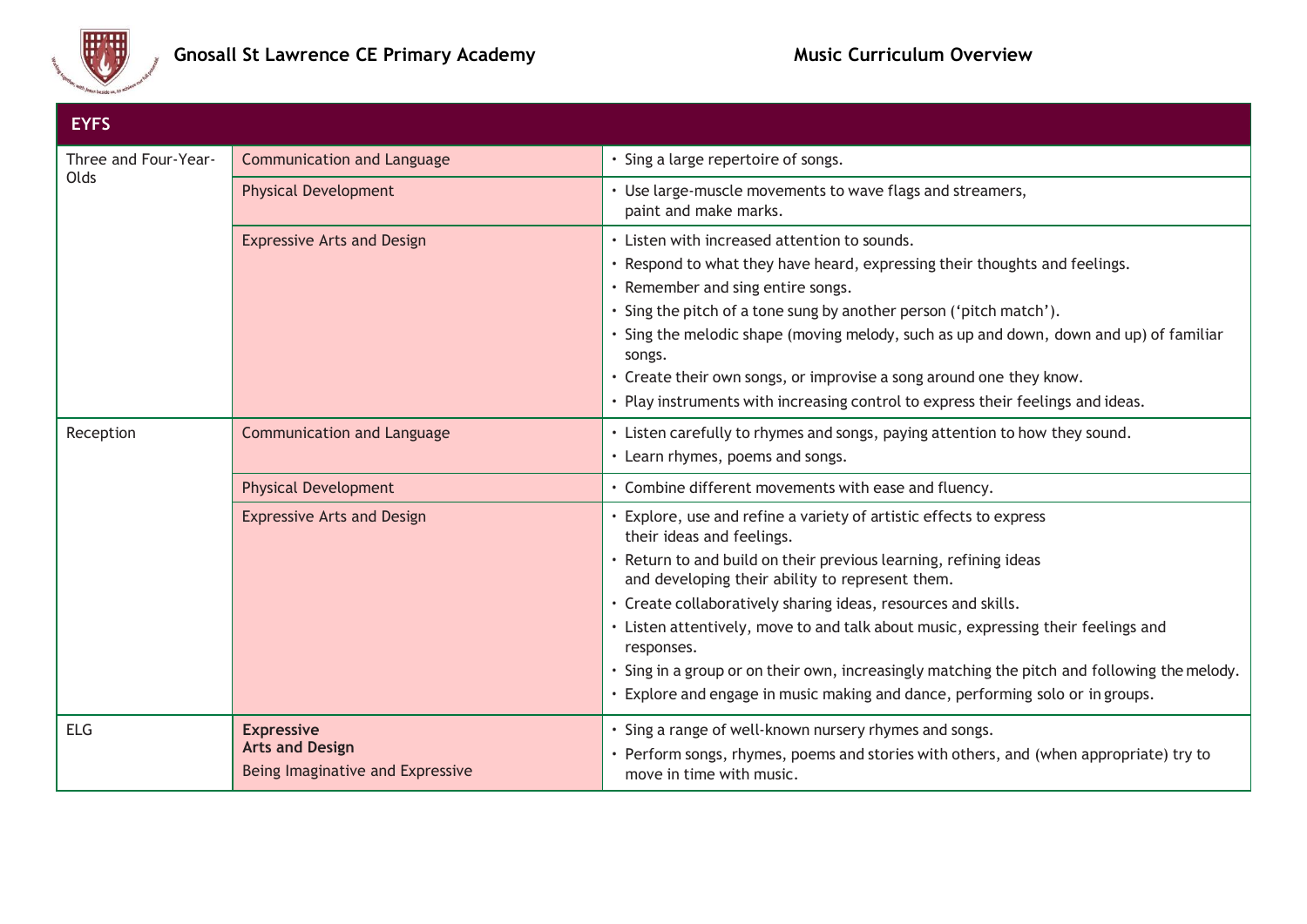Throughout the year, children in Reception are given play-based opportunities linked to all areas of the curriculum, including EAD. Staff plan for adult-led musical activities using the Charanga scheme of work. Instruments and resources that can be used to support music and dance are provided within the continuous provision and child-choice activities are planned for.

| Autumn 1                                                                                                                                                                                                                                                                                                                                                                                                         | Autumn 2                                                                                                                                                                                                                                                                                                                                                                                                                                                                                                                       | Spring 1                                                                                                                                                                                                                                                                                                                                                                                                                                                       | Spring 2                                                                                                                                                                                                                                                                                                                                                                                                                                                                                                                                                                                        | Summer 1                                                                                                                                                                                                                                                                                                                                                                                                                                                                     | Summer 2                                                                                                                                                                                                                                                                                                                                                                                                                                                                                                                                 |
|------------------------------------------------------------------------------------------------------------------------------------------------------------------------------------------------------------------------------------------------------------------------------------------------------------------------------------------------------------------------------------------------------------------|--------------------------------------------------------------------------------------------------------------------------------------------------------------------------------------------------------------------------------------------------------------------------------------------------------------------------------------------------------------------------------------------------------------------------------------------------------------------------------------------------------------------------------|----------------------------------------------------------------------------------------------------------------------------------------------------------------------------------------------------------------------------------------------------------------------------------------------------------------------------------------------------------------------------------------------------------------------------------------------------------------|-------------------------------------------------------------------------------------------------------------------------------------------------------------------------------------------------------------------------------------------------------------------------------------------------------------------------------------------------------------------------------------------------------------------------------------------------------------------------------------------------------------------------------------------------------------------------------------------------|------------------------------------------------------------------------------------------------------------------------------------------------------------------------------------------------------------------------------------------------------------------------------------------------------------------------------------------------------------------------------------------------------------------------------------------------------------------------------|------------------------------------------------------------------------------------------------------------------------------------------------------------------------------------------------------------------------------------------------------------------------------------------------------------------------------------------------------------------------------------------------------------------------------------------------------------------------------------------------------------------------------------------|
| Topic: All about me<br>Charanga unit: Me!                                                                                                                                                                                                                                                                                                                                                                        | Topic: Sparkle &<br><b>Shine</b>                                                                                                                                                                                                                                                                                                                                                                                                                                                                                               | <b>Topic: Superheroes</b><br><b>Topic: Arctic</b>                                                                                                                                                                                                                                                                                                                                                                                                              | <b>Topic: Dinosaurs</b><br><b>Topic: Pets</b>                                                                                                                                                                                                                                                                                                                                                                                                                                                                                                                                                   | <b>Topic: Julia</b><br><b>Donaldson</b>                                                                                                                                                                                                                                                                                                                                                                                                                                      | Topic: Under the<br>sea                                                                                                                                                                                                                                                                                                                                                                                                                                                                                                                  |
| Listening and<br>responding to<br>different styles of<br>music<br>Embedding<br>$\bullet$<br>foundations of<br>the interrelated<br>dimensions of<br>music<br>Learning to sing<br>$\bullet$<br>or sing along with<br>nursery rhymes<br>and action songs<br>Improvising<br>$\bullet$<br>leading to playing<br>classroom<br>instruments<br>Share and<br>$\bullet$<br>perform the<br>learning that has<br>taken place | Charanga unit:<br>Everyone<br>Listening and<br>$\bullet$<br>responding to<br>different styles of<br>music<br>Embedding<br>$\bullet$<br>foundations of<br>the interrelated<br>dimensions of<br>music<br>Learning to sing<br>or sing along with<br>nursery rhymes<br>and action songs<br>Improvising<br>$\bullet$<br>leading to playing<br>classroom<br>instruments<br>Singing and<br>$\bullet$<br>learning to play<br>instruments<br>within a song<br>Share and<br>$\bullet$<br>perform the<br>learning that has<br>taken place | Charanga unit: Our<br>World<br>Listening and<br>responding to<br>different styles of<br>music<br>Embedding<br>foundations of<br>the interrelated<br>dimensions of<br>music<br>Learning to sing<br>or sing along with<br>nursery rhymes<br>and action songs<br>Improvising<br>leading to playing<br>classroom<br>instruments<br>Singing and<br>learning to play<br>instruments<br>within a song<br>Share and<br>perform the<br>learning that has<br>taken place | Charanga unit: Big<br><b>Bear Funk</b><br>Listening and<br>$\bullet$<br>appraising Funk<br>music<br>Embedding<br>$\bullet$<br>foundations of<br>the interrelated<br>dimensions of<br>music using<br>voices and<br>instruments<br>Learning to sing<br>$\bullet$<br>Big Bear Funk and<br>revisiting other<br>nursery rhymes<br>and action songs<br>Playing<br>$\bullet$<br>instruments<br>within the song<br>Improvisation<br>$\bullet$<br>using voices and<br>instruments<br>Riff-based<br>$\bullet$<br>composition<br>Share and<br>$\bullet$<br>perform the<br>learning that has<br>taken place | <b>Topic: Minibeasts</b><br>Charanga unit:<br>My stories<br>Listening and<br>$\bullet$<br>responding to<br>different styles of<br>music<br>Embedding<br>$\bullet$<br>foundations of<br>the interrelated<br>dimensions of<br>music<br>Learning to sing<br>or sing along with<br>nursery rhymes<br>and action songs<br>Improvising<br>$\bullet$<br>leading to playing<br>classroom<br>instruments<br>Share and<br>$\bullet$<br>perform the<br>learning that has<br>taken place | <b>Topic: Beside the</b><br>seaside<br>Charanga unit:<br>Reflect, Rewind and<br>Replay<br>Listen and<br>Appraise<br>Continue to<br>embed the<br>foundations of<br>the interrelated<br>dimensions of<br>music using<br>voices and<br>instruments<br>Sing and revisit<br>nursery rhymes<br>and action songs<br>Play instruments<br>within the song<br>Improvisation<br>$\bullet$<br>using voices and<br>instruments<br>Riff-based<br>$\bullet$<br>composition<br>Share and<br>$\bullet$<br>perform the<br>learning that has<br>taken place |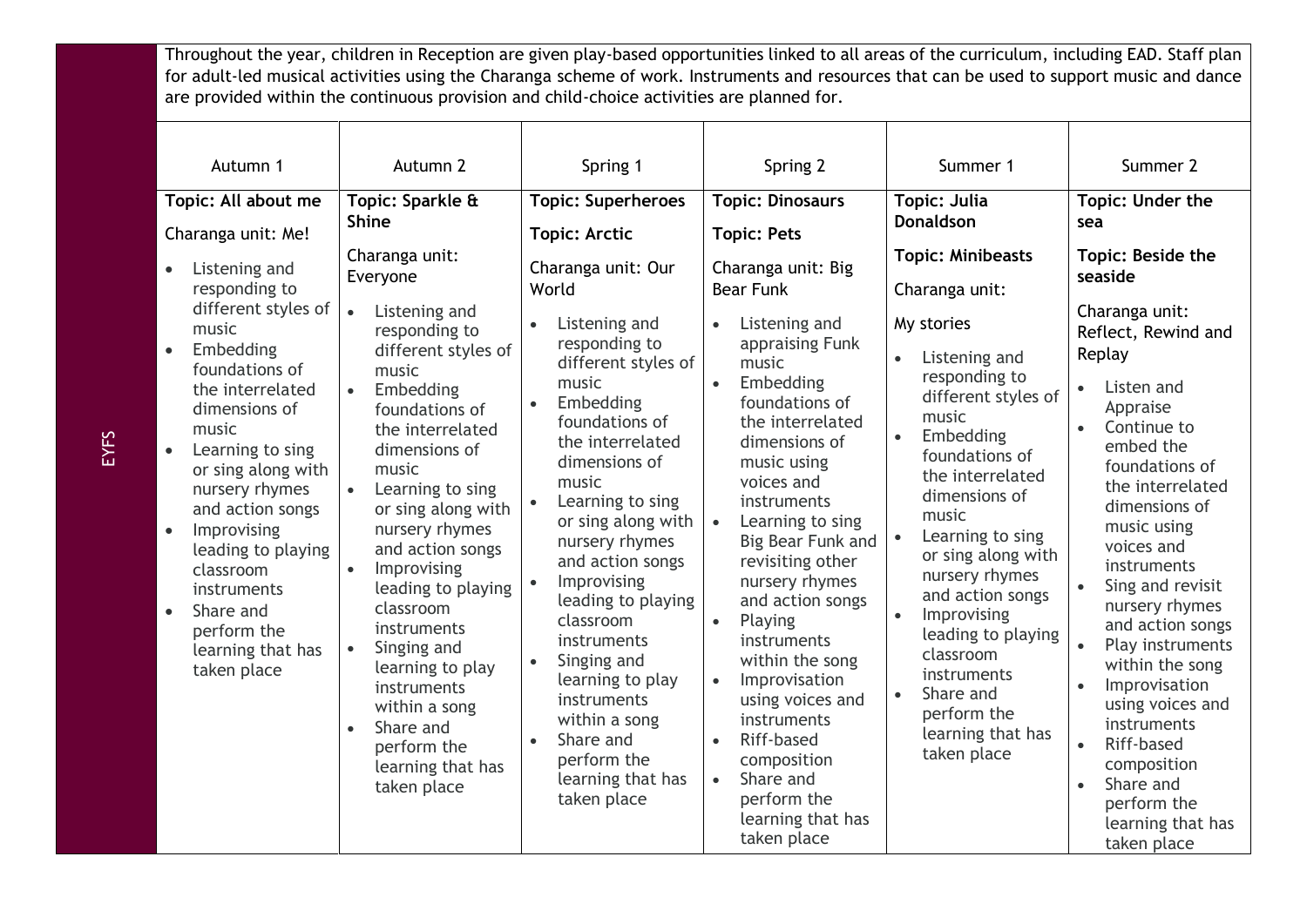|          | 2-Year cycle | Autumn Term                                                                                                                                                                                                                                                                                                                                                                                                                                                                                                                                                                                                                                                                                                                                                                                                                                                                                                                                                                                                                                                                                                                                                                                                                                                                                                                                                                        | <b>Spring Term</b>                                                                                                                                                                                                                                                                                                                                                                                                                                                                                                                                                                                                                                                                                                                                                                                                                                                                                                                                                                                                                                                                                                                                                                                                                                                                                                                                                                                                                                                                                                                                                                                                                 | Summer Term                                                                                                                                                                                                                                                                                                                                                                                                                                                                                                                                                                                                                                                                                                                                                                                                                                                                                                                                                                                                                                                                                                                                                                                                                                                                                                                                                                                                                           |
|----------|--------------|------------------------------------------------------------------------------------------------------------------------------------------------------------------------------------------------------------------------------------------------------------------------------------------------------------------------------------------------------------------------------------------------------------------------------------------------------------------------------------------------------------------------------------------------------------------------------------------------------------------------------------------------------------------------------------------------------------------------------------------------------------------------------------------------------------------------------------------------------------------------------------------------------------------------------------------------------------------------------------------------------------------------------------------------------------------------------------------------------------------------------------------------------------------------------------------------------------------------------------------------------------------------------------------------------------------------------------------------------------------------------------|------------------------------------------------------------------------------------------------------------------------------------------------------------------------------------------------------------------------------------------------------------------------------------------------------------------------------------------------------------------------------------------------------------------------------------------------------------------------------------------------------------------------------------------------------------------------------------------------------------------------------------------------------------------------------------------------------------------------------------------------------------------------------------------------------------------------------------------------------------------------------------------------------------------------------------------------------------------------------------------------------------------------------------------------------------------------------------------------------------------------------------------------------------------------------------------------------------------------------------------------------------------------------------------------------------------------------------------------------------------------------------------------------------------------------------------------------------------------------------------------------------------------------------------------------------------------------------------------------------------------------------|---------------------------------------------------------------------------------------------------------------------------------------------------------------------------------------------------------------------------------------------------------------------------------------------------------------------------------------------------------------------------------------------------------------------------------------------------------------------------------------------------------------------------------------------------------------------------------------------------------------------------------------------------------------------------------------------------------------------------------------------------------------------------------------------------------------------------------------------------------------------------------------------------------------------------------------------------------------------------------------------------------------------------------------------------------------------------------------------------------------------------------------------------------------------------------------------------------------------------------------------------------------------------------------------------------------------------------------------------------------------------------------------------------------------------------------|
| Year 1/2 | Cycle A      | All about me<br>Hey you!<br>'Hey You!' is written in an Old-School Hip<br>Hop style for children to learn about the<br>differences between pulse, rhythm and<br>pitch and to learn how to rap and enjoy it in<br>its original form.<br>As well as learning to sing, play, improvise<br>and compose with this song, children will<br>listen and appraise other Old-School Hip Hop<br>tunes.<br>Children will learn that music has a steady<br>pulse, like a heartbeat and that we can<br>create rhythms from words. They will begin<br>to create their own rhythms. They will learn<br>how pulse, rhythm and pitch work together.<br>Vocabulary: pulse, rhythm, pitch, rap,<br>improvise, compose, melody, bass guitar,<br>drums, decks, perform.<br>Ho, ho, ho<br>This unit of work is focused around one song:<br>Ho Ho Ho - a Christmas song. The children<br>will listen and appraise other styles of music<br>and continue to embed the interrelated<br>dimensions of music through games, singing<br>and playing.<br>Children will learn that rhythms are<br>different form the pulse of the music. They<br>will learn that we add high and low sounds,<br>pitch, when we sing and play instruments.<br>Vocabulary:<br>keyboard,<br><b>bass</b><br>guitar,<br>percussion, trumpet, saxophone, pulse,<br>rhythm, pitch, perform, audience, rap,<br>improvise, dynamics, tempo. | <b>Sensational Safari</b><br>Rhythm in the Way We Walk and Banana<br>Rap<br>All the learning is focused around two<br>songs: Rhythm In The Way We Walk (Reggae<br>style) and Banana Rap (Hip Hop style). You<br>will Listen & Appraise other styles of music<br>and continue to embed the interrelated<br>dimensions of music through games and<br>singing. The children will build on their<br>learning of pulse, rhythm and pitch, finding<br>the pulse of the songs. They will<br>opportunities to rap, sing and dance to the<br>music.<br>Vocabulary: pulse, rhythm, pitch, rap,<br>melody, singers, keyboard, bass guitar,<br>percussion, trumpet, saxophone, perform.<br>Hands, Feet, Heart<br>Hands, Feet, Heart is a song written for<br>children to celebrate and learn about South<br>African Music. All the learning is focused<br>around the song. There is an integrated<br>approach to music where games, the<br>dimensions of music (pulse, rhythm, pitch etc),<br>singing and playing instruments are all linked.<br>As well as learning to sing, play, improvise and<br>compose with this song, children will listen to<br>and appraise different styles of South African<br>music. The children will build on their learning<br>about pulse, rhythm and pitch. They will have<br>opportunities to play glockenspiels and<br>untuned percussion. They will learn to<br>recognise and name a variety of musical<br>instruments.<br>Vocabulary: keyboard, drums, bass, electric<br>guitar, saxophone, trumpet, pulse, rhythm,<br>perform,<br>pitch,<br>improvise,<br>compose,<br>audience, melody, dynamics, tempo. | <b>Rescuers and Explorers</b><br>In the Groove<br>'In the Groove' is a song that was specially<br>written to teach children about different<br>styles of music. This is a very easy song to<br>learn and has been arranged in six different<br>styles; Blues, Baroque, Latin, Bhangra, Folk<br>and Funk. Each week the chilren will listen<br>to and learn a different style of 'In the<br>Groove'.<br>The children will learn about five different<br>musical styles: Blues; Baroque; Latin; Irish<br>Folk; Funk. They will learn to name some of<br>these styles of music. They will have<br>opportunities to play glockenspiels and<br>untuned percussion. They will find the pulse<br>of each style of music and learn to move in<br>time with it.<br>Vocabulary: Blues, Baroque, Latin, Irish<br>Folk, Funk, pulse, rhythm, pitch, compose,<br>improvise, perform, groove.<br>Zootime<br>'Zootime' is written in a Reggae style. The<br>children will learn to sing and perform this<br>song as well as listening to and appraising<br>other Reggae music songs.<br>The children will build on their ability to<br>recognise and name musical instruments and<br>musical styles. They will begin to recognise<br>that songs have different musical styles.<br>Vocabulary: keyboard, drums, bass, electric<br>guitar, Reggae, pulse, rhythm, pitch,<br>melody, improvise, compose, perform,<br>audience, melody, dynamics, tempo. |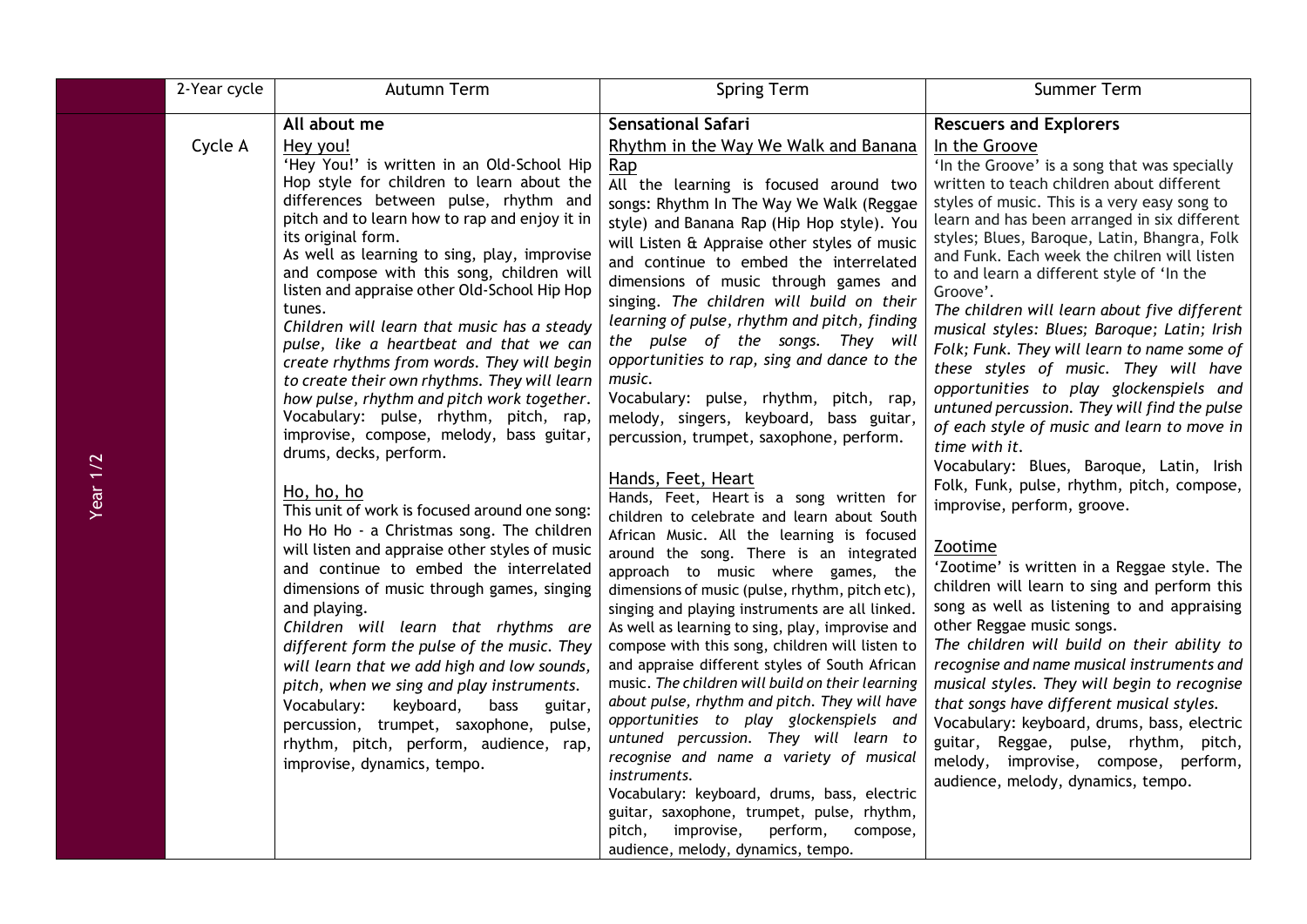|         | The Big Build                                                                                                                                                                                                                                                                                                                                                                                                                                                                                                                                                                                                                                                                                                                                                                                                                                                                                                                                                                                                                                                              | <b>Travel and Transport</b>                                                                                                                                                                                                                                                                                                                                                                                                                                                                                                                                                                                                                                                                                                                                                                                                                                                                                                                                                                                                                                                                                                                                                                                                                                           | <b>Under the Sea</b>                                                                                                                                                                                                                                                                                                                                                                                                                                                                                                                                                                                                                                                                                                                                                                                                                                                                                                                                                                                                                                                                                                                                                                                                                              |
|---------|----------------------------------------------------------------------------------------------------------------------------------------------------------------------------------------------------------------------------------------------------------------------------------------------------------------------------------------------------------------------------------------------------------------------------------------------------------------------------------------------------------------------------------------------------------------------------------------------------------------------------------------------------------------------------------------------------------------------------------------------------------------------------------------------------------------------------------------------------------------------------------------------------------------------------------------------------------------------------------------------------------------------------------------------------------------------------|-----------------------------------------------------------------------------------------------------------------------------------------------------------------------------------------------------------------------------------------------------------------------------------------------------------------------------------------------------------------------------------------------------------------------------------------------------------------------------------------------------------------------------------------------------------------------------------------------------------------------------------------------------------------------------------------------------------------------------------------------------------------------------------------------------------------------------------------------------------------------------------------------------------------------------------------------------------------------------------------------------------------------------------------------------------------------------------------------------------------------------------------------------------------------------------------------------------------------------------------------------------------------|---------------------------------------------------------------------------------------------------------------------------------------------------------------------------------------------------------------------------------------------------------------------------------------------------------------------------------------------------------------------------------------------------------------------------------------------------------------------------------------------------------------------------------------------------------------------------------------------------------------------------------------------------------------------------------------------------------------------------------------------------------------------------------------------------------------------------------------------------------------------------------------------------------------------------------------------------------------------------------------------------------------------------------------------------------------------------------------------------------------------------------------------------------------------------------------------------------------------------------------------------|
| Cycle B | Round and round<br>All learning is focused around one song:<br>Round And Round, a Bossa Nova Latin style.<br>The children will find the pulse of the song<br>and create their own musical rhythms. They<br>will recognise and name at least two<br>instruments that they hear.<br>Vocabulary:<br>keyboard,<br>guitar,<br>bass,<br>percussion, trumpets, saxophones, pulse,<br>rhythm,<br>pitch,<br>improvise,<br>compose,<br>perform, audience.<br>Ho, ho, ho<br>This unit of work is focused around one song:<br>Ho Ho Ho - a Christmas song. The children<br>will listen and appraise other styles of music<br>and continue to embed the interrelated<br>dimensions of music through games, singing<br>and playing.<br>Children will learn that rhythms are<br>different form the pulse of the music. They<br>will learn that we add high and low sounds,<br>pitch, when we sing and play instruments.<br>Vocabulary:<br>keyboard,<br>bass<br>guitar,<br>percussion, trumpet, saxophone, pulse,<br>rhythm, pitch, perform, audience, rap,<br>improvise, dynamics, tempo. | I wanna play in a band<br>I Wanna Play In A Band is a Rock song<br>written especially for children. In this song<br>the children learn about singing and playing<br>together in an ensemble. As well as<br>learning to sing, play, improvise and<br>compose with this song, children will listen<br>to and appraise some classic Rock songs.<br>The children will continue to build on their<br>understanding of steady pulse and rhythm<br>and that they are different from one<br>another. They will learn that we add high<br>and low sounds, pitch, when we sing and<br>play our instruments.<br>Vocabulary: keyboards, drums, bass,<br>electric guitar, Rock, pulse, rhythm, pitch,<br>improvise, compose, perform, audience,<br>melody, dynamics, tempo.<br>Your imagination<br>The children will listen to and appraise a<br>variety of songs about imagination.<br>The children will learn to find and play the<br>pulse of the music, to copy rhythms and to<br>create their own. They will sing in unison<br>and in two parts. They will play accurately<br>and in time as part of a performance, using<br>one or two notes.<br>Vocabulary: keyboard, drums, bass, pulse,<br>rhythm,<br>pitch,<br>improvise,<br>compose,<br>perform, audience, imagination. | Friendship song<br>The learning in this unit is focused around<br>the Friendship Song. The children will also<br>have opportunities to listen to and appraise<br>other songs about friendship.<br>The children will learn that songs have<br>different musical styles. They will recognise<br>and name some of the instruments that they<br>hear. They will compose a simple melody<br>using simple rhythms.<br>Vocabulary: keyboards,<br>drums,<br>bass,<br>glockenspiel,<br>pulse,<br>rhythm,<br>pitch,<br>improvise, compose, perform, audience,<br>melody, dynamics, tempo.<br>Reflect, rewind, replay<br>This Unit of Work consolidates the learning<br>that has occurred during the year. All the<br>learning is focused around revisiting songs<br>and musical activities, a context for the<br>History of Music and the beginnings of the<br>Language of Music.<br>The children will listen to and appraise<br>Classical music. They will sing and play<br>instruments within the song before<br>improvising. They will compose, share and<br>perform the learning that has taken place.<br>Vocabulary: instruments, voice, pulse,<br>rhythm,<br>pitch,<br>improvise,<br>compose,<br>perform,<br>audience, melody,<br>dynamics,<br>tempo. |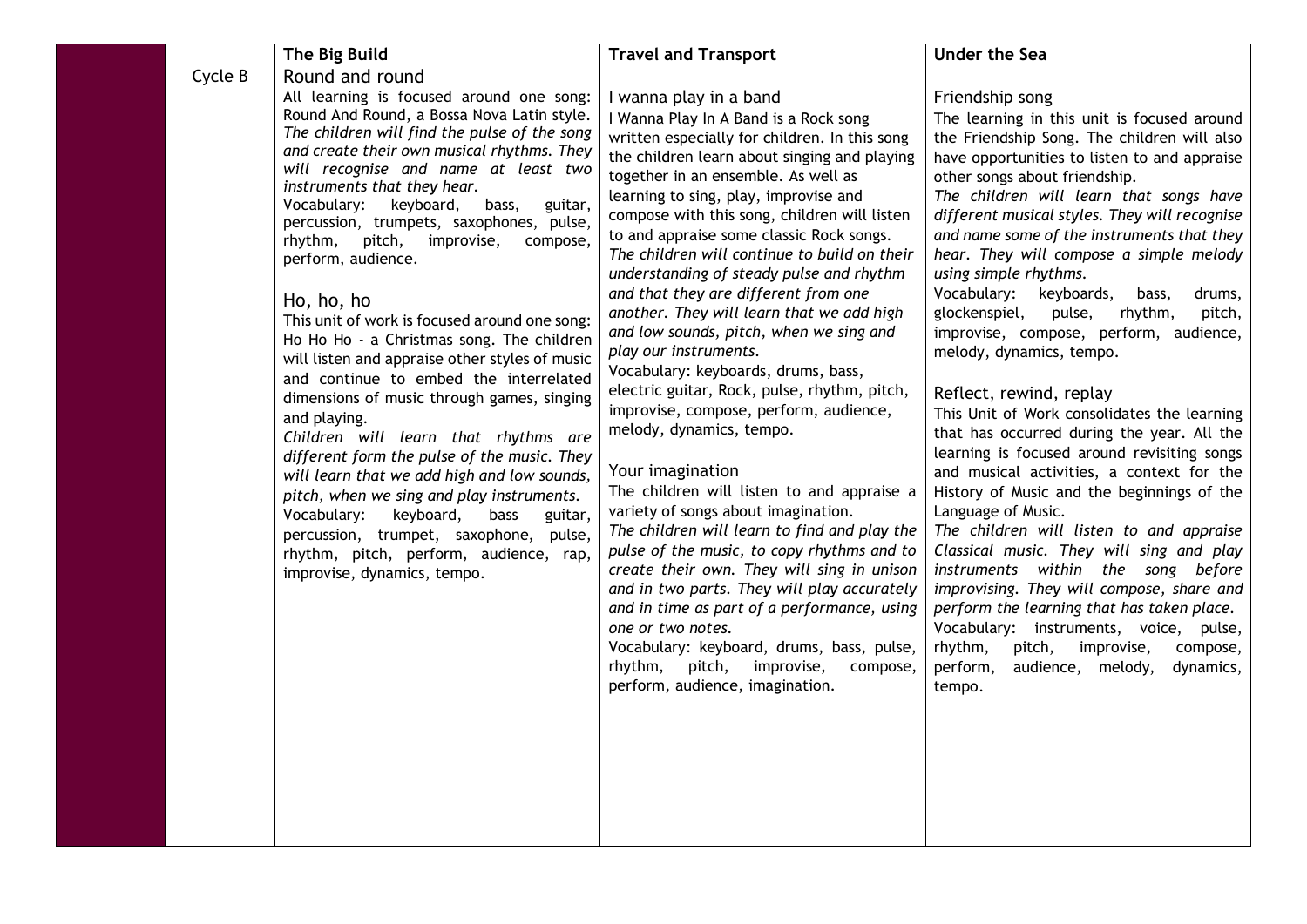| Cycle A | <b>Prehistoric Britain</b><br>Let Your Spirit Fly<br>All the learning in this unit is focused around<br>one song: Let Your Spirit Fly - an R&B song<br>for children.<br>The children will learn to identify the<br>piece's structure: introduction; verse;<br>chorus. They will learn to identify the<br>instruments and voices. They will find the<br>pulse while listening and be given<br>opportunities to identify funky rhythms,<br>tempo changes and dynamics.<br>Vocabulary: Structure, introduction, verse,<br>chorus, improvise, compose, pulse, rhythm,<br>pitch, tempo, dynamics, bass, drums,<br>guitar,<br>synthesizer,<br>keyboard,<br>hook,<br>melody.<br>Mamma Mia<br>The children's learning will focus around the<br>ABBA song, Mamma Mia. They will also listen<br>to and appraise other ABBA songs.<br>The children will identify the piece's<br>structure: intro, verse, bridge, chorus. They<br>will identify the instruments and voices:<br>keyboard sounds imitating strings, a<br>glockenspiel playing as a keyboard, electric<br>guitar, bass, drums. They will find the pulse<br>whilst listening and have opportunities to<br>identify changes in tempo, dynamics and<br>texture.<br>Vocabulary: Keyboard, electric guitar, bass,<br>drums, improvise, compose, melody, pulse,<br>rhythm, pitch, tempo, dynamics, texture,<br>structure, compose, improvise, hook, riff,<br>melody, solo, pentatonic scale, unison. | Around the world in 80 days<br>Three Little Birds<br>All the learning in this unit is focused around<br>one song: Three Little Birds by Bob Marley,<br>a Reggae song. The children will also listen<br>to and appraise other Reggae songs.<br>The children will learn to identify the<br>piece's structure: introduction, chorus,<br>verse, chorus, verse, chorus, chorus, chorus.<br>They will build on their knowledge of how<br>to identify instruments and voices: bass,<br>drums, electric guitar, keyboard, organ,<br>male, backing vocals. They will play<br>instrumental parts accurately and in time<br>Compose a simple melody using simple<br>rhythms, both as part of a performance<br>Vocabulary: introduction, verse, chorus,<br>bass, drums, electric guitar, keyboard,<br>organ, backing vocals, pulse, rhythm, pitch,<br>tempo, dynamics, texture, structure,<br>compose, improvise, hook, riff, melody,<br>Reggae, pentatonic scale.<br>Stop<br>This unit of learning is based around a<br>song/rap about bullying. The children will<br>listen to and appraise a variety of genres of<br>music. The children will identify the<br>structure: intro and 6 rapped verses, each<br>with a sung chorus. They will identify<br>instruments and voices: digital/electronic<br>sounds, turntables, synthesizers, drums.<br>They will find the pulse and identify<br>changes in tempo, dynamics and texture.<br>They will sing and rap in unison and in parts<br>and compose their own rapped lyrics.<br>Vocabulary: Musical style, rapping, lyrics,<br>choreography, digital/electronic sounds,<br>turntables, synthesizers, drums, unison,<br>pulse, rhythm, pitch, tempo, dynamics,<br>texture structure, compose, improvise,<br>hook, riff, melody, solo. | Look what they left behind<br>Bringing us together<br>This is a Disco song about friendship, peace,<br>hope and unity. The children will also listen<br>to and appraise other Disco songs.<br>The children will be given opportunities to<br>explain how the words of the song tell a<br>story. Does the music create a story in their<br>imagination? What story? They will sing in<br>two parts and play instrumental parts in<br>time.<br>Vocabulary:<br>keyboard,<br>drums,<br>bass,<br>imagination, improvise, compose,<br>disco,<br>pentatonic scale, pulse, rhythm, pitch,<br>tempo, dynamics, texture, structure, hook,<br>riff, melody.<br>Reflect, Rewind, Replay<br>This Unit of Work consolidates the learning<br>that has occurred during the year. All the<br>learning is focused around revisiting songs<br>and musical activities, a context for the<br>History of Music and the beginnings of the<br>Language of Music.<br>The children will listen to and appraise<br>Classical music. They will sing and play<br>instruments within the song before<br>improvising. They will compose, share and<br>perform the learning that has taken place.<br>Vocabulary: introduction, verse, chorus,<br>bass, drums, electric guitar, keyboard,<br>organ, backing vocals, pulse, rhythm, pitch,<br>dynamics, texture, structure,<br>tempo,<br>compose, improvise, hook, riff, melody,<br>Disco, Classical, R&B, rap,<br>Reggae,<br>pentatonic scale. |
|---------|-------------------------------------------------------------------------------------------------------------------------------------------------------------------------------------------------------------------------------------------------------------------------------------------------------------------------------------------------------------------------------------------------------------------------------------------------------------------------------------------------------------------------------------------------------------------------------------------------------------------------------------------------------------------------------------------------------------------------------------------------------------------------------------------------------------------------------------------------------------------------------------------------------------------------------------------------------------------------------------------------------------------------------------------------------------------------------------------------------------------------------------------------------------------------------------------------------------------------------------------------------------------------------------------------------------------------------------------------------------------------------------------------------------------------------------------------|--------------------------------------------------------------------------------------------------------------------------------------------------------------------------------------------------------------------------------------------------------------------------------------------------------------------------------------------------------------------------------------------------------------------------------------------------------------------------------------------------------------------------------------------------------------------------------------------------------------------------------------------------------------------------------------------------------------------------------------------------------------------------------------------------------------------------------------------------------------------------------------------------------------------------------------------------------------------------------------------------------------------------------------------------------------------------------------------------------------------------------------------------------------------------------------------------------------------------------------------------------------------------------------------------------------------------------------------------------------------------------------------------------------------------------------------------------------------------------------------------------------------------------------------------------------------------------------------------------------------------------------------------------------------------------------------------------------------------------------------------------------------------|---------------------------------------------------------------------------------------------------------------------------------------------------------------------------------------------------------------------------------------------------------------------------------------------------------------------------------------------------------------------------------------------------------------------------------------------------------------------------------------------------------------------------------------------------------------------------------------------------------------------------------------------------------------------------------------------------------------------------------------------------------------------------------------------------------------------------------------------------------------------------------------------------------------------------------------------------------------------------------------------------------------------------------------------------------------------------------------------------------------------------------------------------------------------------------------------------------------------------------------------------------------------------------------------------------------------------------------------------------------------------------------------------------------------------------------------------------------|
|---------|-------------------------------------------------------------------------------------------------------------------------------------------------------------------------------------------------------------------------------------------------------------------------------------------------------------------------------------------------------------------------------------------------------------------------------------------------------------------------------------------------------------------------------------------------------------------------------------------------------------------------------------------------------------------------------------------------------------------------------------------------------------------------------------------------------------------------------------------------------------------------------------------------------------------------------------------------------------------------------------------------------------------------------------------------------------------------------------------------------------------------------------------------------------------------------------------------------------------------------------------------------------------------------------------------------------------------------------------------------------------------------------------------------------------------------------------------|--------------------------------------------------------------------------------------------------------------------------------------------------------------------------------------------------------------------------------------------------------------------------------------------------------------------------------------------------------------------------------------------------------------------------------------------------------------------------------------------------------------------------------------------------------------------------------------------------------------------------------------------------------------------------------------------------------------------------------------------------------------------------------------------------------------------------------------------------------------------------------------------------------------------------------------------------------------------------------------------------------------------------------------------------------------------------------------------------------------------------------------------------------------------------------------------------------------------------------------------------------------------------------------------------------------------------------------------------------------------------------------------------------------------------------------------------------------------------------------------------------------------------------------------------------------------------------------------------------------------------------------------------------------------------------------------------------------------------------------------------------------------------|---------------------------------------------------------------------------------------------------------------------------------------------------------------------------------------------------------------------------------------------------------------------------------------------------------------------------------------------------------------------------------------------------------------------------------------------------------------------------------------------------------------------------------------------------------------------------------------------------------------------------------------------------------------------------------------------------------------------------------------------------------------------------------------------------------------------------------------------------------------------------------------------------------------------------------------------------------------------------------------------------------------------------------------------------------------------------------------------------------------------------------------------------------------------------------------------------------------------------------------------------------------------------------------------------------------------------------------------------------------------------------------------------------------------------------------------------------------|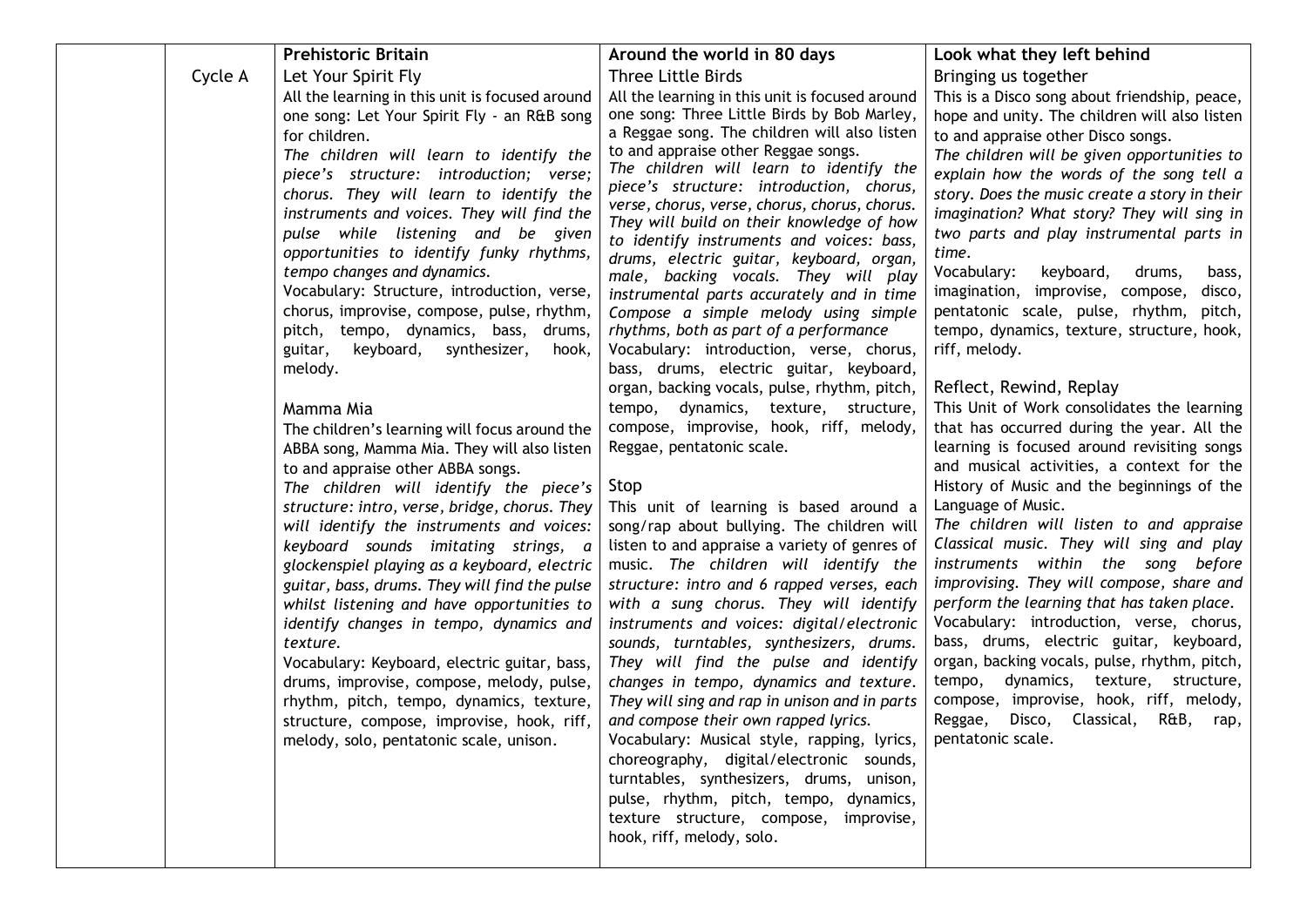|         | A place for everything                                                                      | <b>Terrible Tudors</b>                               | <b>Amazing Amazon</b>                                                                   |
|---------|---------------------------------------------------------------------------------------------|------------------------------------------------------|-----------------------------------------------------------------------------------------|
| Cycle B | Dragon Song                                                                                 | Glockenspiel 1                                       | <b>Blackbird</b>                                                                        |
|         | This is a song about kindness, respect,                                                     | This is a six-week Unit of Work that                 | All the learning in this unit is focused around                                         |
|         | friendship, acceptance and happiness. The                                                   | introduces the children to learning about the        | one song: Blackbird by The Beatles - a song                                             |
|         | children will use their imagination and work                                                | language of music through playing the                | about civil rights. The children will also have                                         |
|         | together as a class to create their own                                                     | glockenspiel.                                        | opportunities to listen to and appraise other                                           |
|         | performance of this song. They will also<br>listen to and appraise traditional tunes and    | The children will learn to play a variety of         | songs by the Beatles. The children will                                                 |
|         | Folk melodies from around the world.                                                        | simple tunes, beginning to read musical              | identify the themes of equality and civil                                               |
|         | The children will identify the themes of                                                    | notation. They will be given opportunities           | rights. They will identify instruments and                                              |
|         | kindness, respect, friendship, acceptance                                                   | to compose using the notes $C$ , $D$ , $E$ and $F$ . | voices: solo male vocals in the verses,                                                 |
|         | and happiness. They will learn to identify                                                  | Vocabulary: Improvise, compose, pulse,               | another male vocal in the choruses, acoustic                                            |
|         | the instruments and voices: keyboard,                                                       | rhythm, pitch, tempo, dynamics, texture              | guitar, percussion, birdsong. The children                                              |
|         | drums, bass, a female singer. They will                                                     | structure, melody.                                   | will start to make their own musical                                                    |
|         | explain how the words of the song tell a                                                    |                                                      | decisions and get involved in musical                                                   |
|         | story. Does the music create a story in your                                                | Glockenspiel 2                                       | leadership, creating musical ideas for a                                                |
|         | imagination? What story?                                                                    | The children continue to develop their               | group to copy or respond to.                                                            |
|         | Vocabulary:<br>Keyboard,<br>drums,<br>bass,<br>pentatonic scale, pulse, rhythm, pitch,      | musical skills playing the glockenspiel.             | Vocabulary: Acoustic guitar, percussion,                                                |
|         | tempo, dynamics, texture, structure,                                                        | The children will learn more complex                 | birdsong, civil rights, racism, equality,                                               |
|         | compose, improvise, hook, melody.                                                           | rhythm patterns. They will revise, play and          | pentatonic scale, unison, pulse, rhythm,                                                |
|         |                                                                                             | read the notes $C, D, E, F + G$ . They will learn    | pitch, tempo, dynamics, texture, structure,                                             |
|         | Lean on Me                                                                                  | to play the tunes Mardi Gras Groovin', Two-          | compose, improvise, hook, riff, melody,                                                 |
|         | The children will listen to and appraise a                                                  | Way Radio, Flea Fly, Rigadoon and Mamma              | solo.                                                                                   |
|         | range of gospel-based songs with most of the                                                | Mia. They will revisit some tunes from Stage         | Reflect, Rewind, Replay                                                                 |
|         | learning based around Lean on Me by Bill                                                    | 1. They will be given opportunities to               | This Unit of Work consolidates the learning                                             |
|         | Withers.                                                                                    | compose using the notes C, D, E, $F + G$ .           | that has occurred during the year. All the                                              |
|         | The children will identify the piece's                                                      | Vocabulary: Rhythm patterns, compose,                | learning is focused around revisiting songs and                                         |
|         | structure: intro, verse 1, chorus, verse 2,<br>bridge, chorus, bridge, verse 3, outro. They | melody, pulse, rhythm, pitch, tempo,                 | musical activities, a context for the History of                                        |
|         | will identify the instruments and voices:                                                   | dynamics, texture structure.                         | Music and the beginnings of the Language of                                             |
|         | male vocal, backing vocal, piano, bass,                                                     |                                                      | Music. The children will listen to and appraise                                         |
|         | drums, organ. They will find the pulse                                                      |                                                      | Classical music. They will sing and play                                                |
|         | whilst listening and identify changes in                                                    |                                                      | within the song before<br>instruments                                                   |
|         | tempo, dynamics and texture.                                                                |                                                      | improvising. They will compose, share and                                               |
|         | Vocabulary: Unison, by ear, notation,                                                       |                                                      | perform the learning that has taken place.                                              |
|         | improvise, melody, pitch, rhythm, pulse,                                                    |                                                      | Vocabulary: introduction, verse, chorus,<br>glockenspiel, bass, drums, electric guitar, |
|         | composition, backing vocal, piano, bass,                                                    |                                                      | keyboard, organ, backing vocals, pulse,                                                 |
|         | drums, organ, tempo, dynamics, texture,                                                     |                                                      | rhythm, pitch, tempo, dynamics, texture,                                                |
|         | structure, compose, hook, riff, melody,                                                     |                                                      | structure, compose, improvise, hook, riff,                                              |
|         | solo.                                                                                       |                                                      | melody, Folk, traditional, equality, civil rights,                                      |
|         |                                                                                             |                                                      | pentatonic scale.                                                                       |
|         |                                                                                             |                                                      |                                                                                         |
|         |                                                                                             |                                                      |                                                                                         |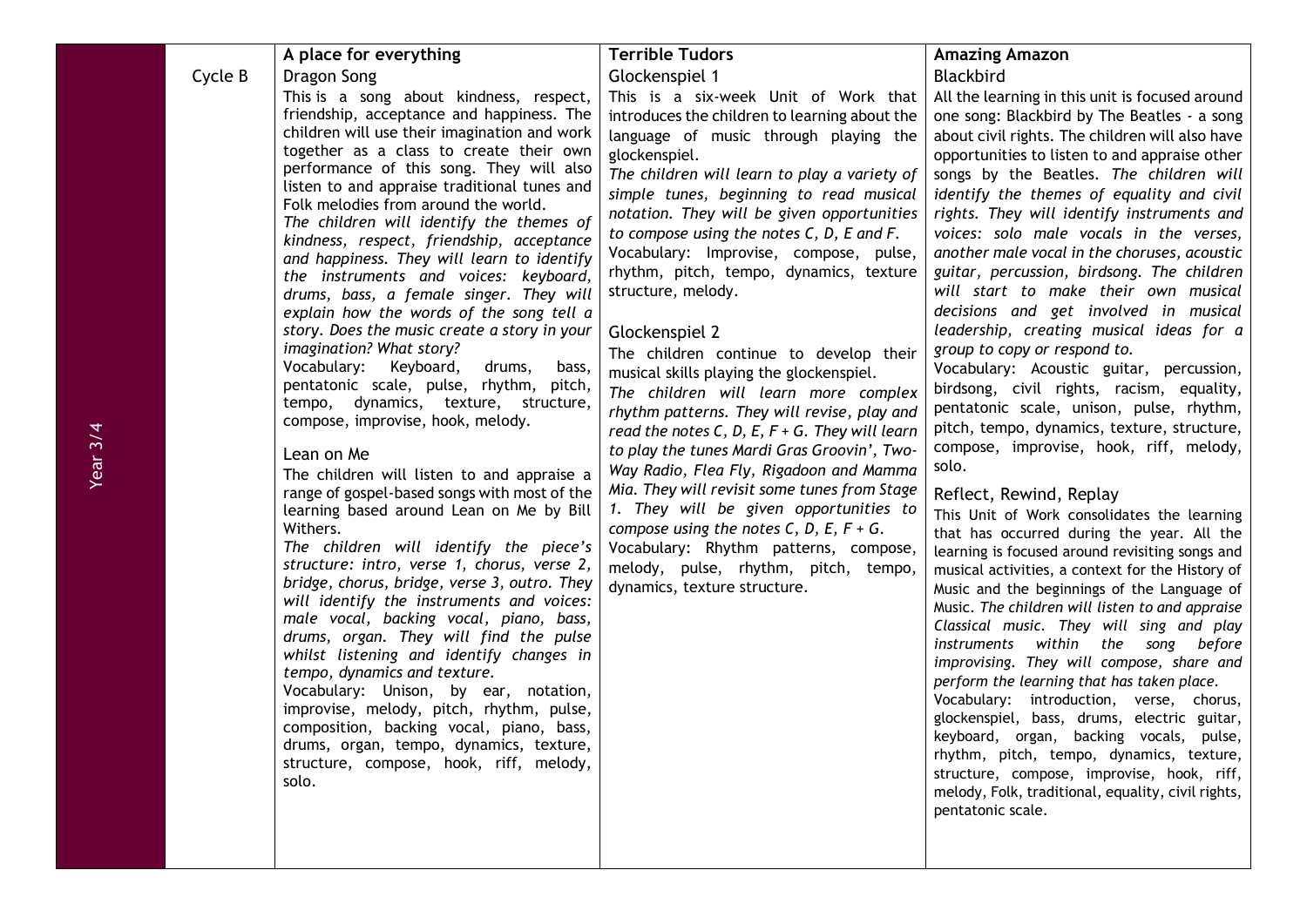|         | <b>Greeks and Stars</b>                                                                         | <b>Mountain and Rivers</b>                                                                   | <b>The Victorians</b>                                                                      |
|---------|-------------------------------------------------------------------------------------------------|----------------------------------------------------------------------------------------------|--------------------------------------------------------------------------------------------|
| Cycle A | Livin' on a prayer                                                                              | Classroom Jazz 1                                                                             | You've got a friend                                                                        |
|         | The children will focus their learning around                                                   | All the learning is focused around two tunes:                                                | All the learning in this unit is focused around                                            |
|         | the class Rock song, Livin' on a Prayer. They                                                   | Three Note Bossa and Five Note Swing. The                                                    | one song: You've Got A Friend - a song about                                               |
|         | will also listen to and appraise other class                                                    | children will identify the structure of each                                                 | friendship by Carole King. The children will                                               |
|         | Rock songs. They will know that pulse,                                                          | song and the instruments and voices used.                                                    | also listen to and appraise other songs by                                                 |
|         | rhythm, pitch, tempo, dynamics, texture                                                         | They will play instrumental parts by ear and                                                 | Carole King. The children will describe the                                                |
|         | and structure work together to make a song                                                      | improvise in both the Bossa Nova and Swing                                                   | style indicators of the song/music by:                                                     |
|         | sound interesting, and be able to keep the                                                      | styles. They will discuss their thoughts and                                                 | describing the structure of the song.                                                      |
|         | internal pulse.<br>The children will learn to identify the                                      | feelings about their performances. Was it                                                    | identifying the instruments/voices they<br>can hear.                                       |
|         | piece's structure: intro, verse 1, bridge,                                                      | carefully planned to suit the audience? Did you                                              | talking about the musical dimensions                                                       |
|         | chorus, intro, verse 2, bridge, chorus, guitar                                                  | communicate ideas, thoughts and feelings<br>about the song/music? They will discuss and      | used in the song.                                                                          |
|         | solo, bridge, chorus. They will identify the                                                    | talk musically about it. What went well? What                                                | They will develop their understanding that                                                 |
|         | instruments and voices: lead vocal, electric                                                    | could have been better?                                                                      | pulse, rhythm, pitch, tempo, dynamics,                                                     |
|         | guitar, bass guitar, drums, keyboard. They                                                      | Vocabulary:<br>Appraising,<br><b>Bossa</b><br>Nova,                                          | texture and structure work together to make                                                |
|         | will find the pulse whilst listening and begin                                                  | syncopation, structure, Swing, tune/head,                                                    | a song sound interesting, and be able to keep                                              |
|         | to identify changes in tempo, dynamics and                                                      | note values, note names, Big bands, improvise,                                               | the internal pulse.                                                                        |
|         | texture. They will begin to discuss the 'style                                                  | pulse, rhythm, pitch, tempo, dynamics, riff,                                                 | Vocabulary: Melody, compose, improvise,                                                    |
|         | indicators' of Rock music.<br>Vocabulary: Rock, structure, pulse, rhythm,                       | hook, solo.                                                                                  | cover, pulse, rhythm, pitch, tempo, dynamics,                                              |
|         | pitch, bridge, backbeat, amplifier, tempo,                                                      | Classroom Jazz 2                                                                             | timbre, texture, structure, dimensions of<br>music, hook, riff, solo, civil rights, gender |
|         | texture, dynamics, chorus, bridge, riff,                                                        |                                                                                              | equality, unison, harmony.                                                                 |
|         | hook, improvise, compose.                                                                       | The children will continue to build on their<br>understanding of Jazz music. All learning is |                                                                                            |
|         |                                                                                                 | focused around two tunes: Bacharach Anorak                                                   | Reflect, Rewind, Replay                                                                    |
|         | Happy                                                                                           | and Meet The Blues. They will describe the                                                   | This Unit of Work consolidates the learning                                                |
|         | All the learning in this unit is focused around<br>one song: Happy by Pharrell Williams - a Pop | style indicators of the music and the structure                                              | that has occurred during the year. All the                                                 |
|         | song with a Soul influence about being                                                          | of the songs. They will identify the                                                         | learning is focused around revisiting songs                                                |
|         | happy. They will listen to and appraise songs                                                   | instruments and voices they can hear and talk                                                | and musical activities, a context for the                                                  |
|         | about being happy from a variety of musical                                                     | about the musical dimensions used in the                                                     | History of Music and the beginnings of the                                                 |
|         | genres.                                                                                         | songs. They will improvise in a Blues style.                                                 | Language of Music. The children will listen                                                |
|         | The children will describe the style                                                            | They will discuss their thoughts and feelings                                                | to and appraise Classical music. They will                                                 |
|         | indicators of the song/music and the                                                            | about their performances. Was it carefully                                                   | sing and play instruments within the song                                                  |
|         | structure of the song. They will identify the                                                   | planned to suit the audience? Did you                                                        | before improvising. They will compose,                                                     |
|         | instruments and voices they can hear. They                                                      | communicate ideas, thoughts and feelings                                                     | share and perform the learning that has                                                    |
|         | will talk about the musical dimensions used                                                     | about the song/music? They will discuss and                                                  | taken place.                                                                               |
|         | in the song. The children will play<br>instruments by ear and by musical notation.              | talk musically about it. What went well? What<br>could have been better?                     | Vocabulary: introduction, verse, chorus,                                                   |
|         | Vocabulary: style indicators, melody,                                                           | Vocabulary: Blues, Jazz, improvisation, by ear,                                              | glockenspiel, bass, drums, electric guitar,                                                |
|         | compose, improvise, cover, pulse, rhythm,                                                       | melody, compose, improvise, pulse, rhythm,                                                   | keyboard, organ, backing vocals, pulse,                                                    |
|         | pitch, tempo, dynamics, timbre, texture,                                                        | pitch, tempo, dynamics, timbre, texture,                                                     | rhythm, pitch, tempo, dynamics, texture,                                                   |
|         | structure, dimensions of music, Neo Soul,                                                       | structure, dimensions of music, hook, riff,                                                  | structure, compose, improvise, hook, riff,                                                 |
|         | producer, groove, Motown, hook, riff, solo.                                                     | solo.                                                                                        | Rock, Soul, Pop, Jazz, Bossa Nova, Swing,                                                  |
|         |                                                                                                 |                                                                                              | Blues, gender equality.                                                                    |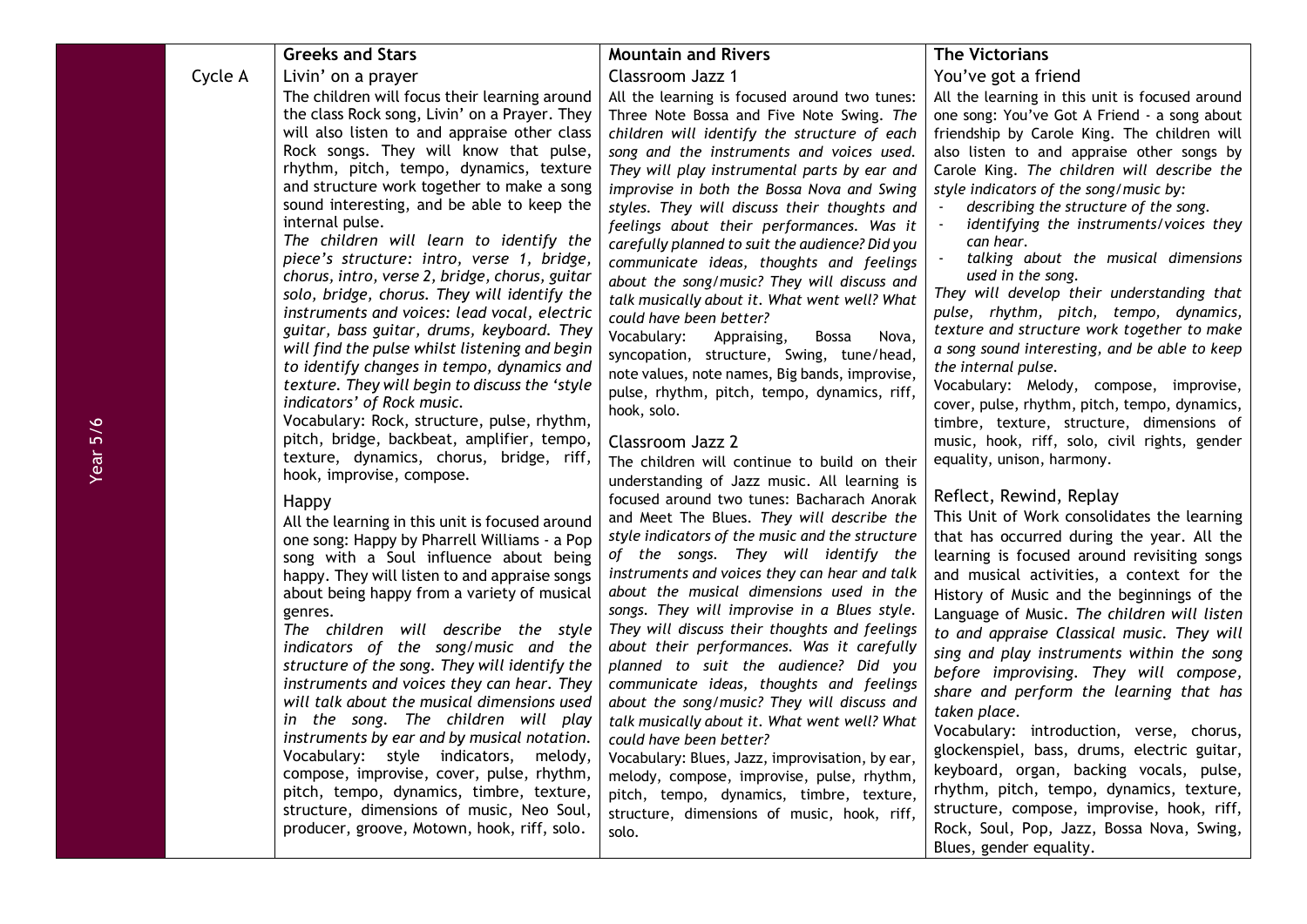|         | <b>War and Conflict</b>                                                                    | <b>Angry Earth</b>                                                                                     | Who's your Mummy                                                                     |
|---------|--------------------------------------------------------------------------------------------|--------------------------------------------------------------------------------------------------------|--------------------------------------------------------------------------------------|
| Cycle B | Make you feel my love                                                                      | Fresh Prince of Bel Air                                                                                | Dancing in the Street                                                                |
|         | The children's learning is based around the                                                | The learning in this unit is focused around                                                            | All the learning in this unit is focused around                                      |
|         | song Make You Feel My Love and other Pop                                                   | one song: The Fresh Prince Of Bel Air. The                                                             | one song: Dancing In The Street by Martha                                            |
|         | Ballads. They will think about the 'style                                                  | children will also have the opportunity to                                                             | And The Vandellas - a Motown song from the                                           |
|         | indicators' of Pop Ballads.                                                                | listen to and appraise other Hip Hop music.                                                            | 1960s. They will also listen to and appraise                                         |
|         | The children will identify the structure of<br>the song: piano intro, verse 1, verse 2,    | The children will identify the piece's                                                                 | other Motown songs.                                                                  |
|         | chorus, verse 3, interlude, chorus, verse 4                                                | structure: piano intro, verse 1, verse 2,                                                              | The children will identify the piece's                                               |
|         | with<br><b>Identify</b><br>tag<br>ending.<br>the                                           | chorus, verse 3, interlude, chorus, verse 4                                                            | structure, the instruments and voices used                                           |
|         | instruments/voices: Strings, piano, guitar,                                                | with tag ending. They will identify the                                                                | and find the pulse whilst listening. They will                                       |
|         | bass, drums. The children will find the pulse                                              | instruments and voices: loops, samples,                                                                | think about the 'style indicators' of                                                |
|         | as they are listening. They will think about                                               | decks, scratching, drums, bass, synthesizer,                                                           | Motown.                                                                              |
|         | whether the tempo is fast, slow or in                                                      | rapper. The children will consider the 'style                                                          | Vocabulary: Soul, groove, riff, bass line,                                           |
|         | between. They will also consider the<br>dynamics and texture of the music.                 | indicators' of Hip Hop. How do they know<br>this is Hip Hop? What instruments are used?                | backbeat, brass section, harmony, hook,<br>melody, compose, improvise, cover, pulse, |
|         | Vocabulary: Ballad, verse, chorus, interlude,                                              | Vocabulary: Old-school Hip Hop, Rap, riff,                                                             | rhythm, pitch, tempo, dynamics, timbre,                                              |
|         | tag ending, strings, piano, guitar, bass,                                                  | synthesizer, deck, backing loops, Funk,                                                                | texture, structure.                                                                  |
|         | drums, melody, compose, improvise, cover,                                                  | scratching,<br>unison, melody, compose,                                                                |                                                                                      |
|         | pulse, rhythm, pitch, tempo, dynamics,                                                     | improvise, cover, pulse, rhythm, pitch,                                                                | Reflect, Rewind, replay                                                              |
|         | timbre, texture, structure.                                                                | dynamics,<br>timbre,<br>tempo,<br>texture,                                                             | This Unit of Work consolidates the learning                                          |
|         |                                                                                            | structure.                                                                                             | that has occurred during the year. All the                                           |
|         | A New Year Carol                                                                           |                                                                                                        | learning is focused around revisiting songs                                          |
|         | This unit of work is focused around one song                                               | Music and Me                                                                                           | and musical activities, a context for the                                            |
|         | from Benjamin Britten's Friday Afternoons:<br>A New Year Carol. Other learning within the  | This unit focuses on inspirational women working<br>in music. The children will explore the concept of | History of Music and the beginnings of the                                           |
|         | unit gives the children the opportunity to                                                 | 'identity', starting with gender, with reference                                                       | Language of Music.                                                                   |
|         | research Benjamin Britten's life and to listen                                             | to social and cultural differences.                                                                    | The children will listen to and appraise                                             |
|         | to many of his other works.                                                                | They will try different ways of making their own                                                       | Classical music. They will sing and play                                             |
|         | The children will describe the style                                                       | music, while exploring the work of some of the                                                         | instruments within the song before                                                   |
|         | indicators of the song/music and the                                                       | most influential women in music over the last 100<br>years.                                            | improvising. They will compose, share and                                            |
|         | structure of the song. They will talk about                                                | Four British female contemporary artists are                                                           | perform the learning that has taken place.                                           |
|         | the musical dimensions used, the mood and                                                  | featured and interviewed in the unit; all living in                                                    | Vocabulary: introduction, verse, chorus,                                             |
|         | story told. They will sing in unison and<br>perform the song in its original style and the | the UK, expressing themselves through music and                                                        | glockenspiel, bass, drums, electric guitar,                                          |
|         | Urban Gospel version.                                                                      | with different cultural backgrounds.                                                                   | keyboard, organ, backing vocals, pulse,<br>rhythm, pitch, tempo, dynamics, texture,  |
|         | Vocabulary: Melody, compose, improvise,                                                    | The children will talk about the music of the                                                          | structure, compose, improvise, hook, riff,                                           |
|         | cover, pulse, rhythm, pitch, tempo,                                                        | featured artists and make connections with their<br>previous musical knowledge. They will plan,        | Pop Ballad, Classical, Urban Gospel,                                                 |
|         | dynamics, timbre, texture, structure,                                                      | write and perform their own musical composition                                                        | ostinato, Hip Hop, influential, inspirational,                                       |
|         | dimensions of music, ostinato, phrases,                                                    | and reflect on its effectiveness.                                                                      | gender equality, Soul, Motown.                                                       |
|         | unison, Urban Gospel.                                                                      | Vocabulary: gender, racism, rap, lyrics,                                                               |                                                                                      |
|         |                                                                                            | turntablist, DJing, producer, Electronic and                                                           |                                                                                      |
|         |                                                                                            | Acoustic music, culture, identity, inspirational.                                                      |                                                                                      |
|         |                                                                                            |                                                                                                        |                                                                                      |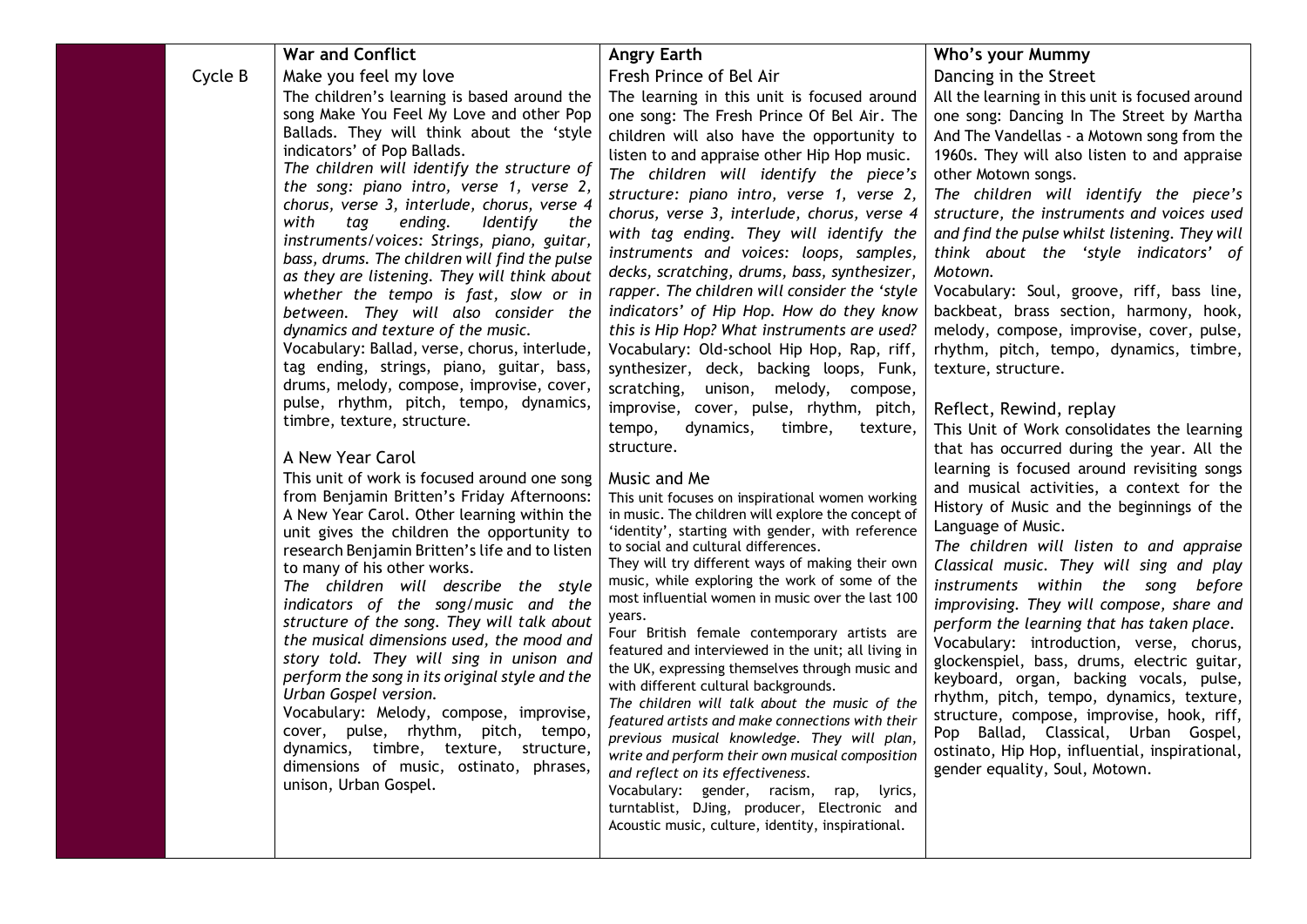| <b>Skills progression</b>           | Year <sub>1</sub>                                                                                                                                                                                                                                                                                                                                                                                                                                      | Year 2                                                                                                                                                 |                | Year 3                                                                                                                                                                                                                                                                                                                       | Year 4                                                                                                                                                                                                                                                        | Year <sub>5</sub>                                                                                                                                                                                                                                                                                                                                                                                                                       | Year 6                                          |
|-------------------------------------|--------------------------------------------------------------------------------------------------------------------------------------------------------------------------------------------------------------------------------------------------------------------------------------------------------------------------------------------------------------------------------------------------------------------------------------------------------|--------------------------------------------------------------------------------------------------------------------------------------------------------|----------------|------------------------------------------------------------------------------------------------------------------------------------------------------------------------------------------------------------------------------------------------------------------------------------------------------------------------------|---------------------------------------------------------------------------------------------------------------------------------------------------------------------------------------------------------------------------------------------------------------|-----------------------------------------------------------------------------------------------------------------------------------------------------------------------------------------------------------------------------------------------------------------------------------------------------------------------------------------------------------------------------------------------------------------------------------------|-------------------------------------------------|
| Listen & Appraise<br>musical styles | 1. Identify simple style indicators and different<br>instruments.<br>2. Begin to use musical language to describe<br>music and feelings towards it, respecting the<br>opinions of others.<br>3. Begin to understand simple dimensions of<br>music (Year 2 - Meet this objective with<br>greater confidence).<br>Year 2 - Continue to demonstrate how to find<br>and internalise the pulse with greater<br>confidence.<br>work together with the music. | music (pulse, rhythm, pitch) through discussion<br>and movement, and how they work together in<br>4. Consider the meaning of lyrics and how they       | 1.<br>2.<br>4. | styles through learning about style<br>indicators and instruments played.<br>Discuss music using accurate musical<br>language more consistently.<br>3. Continue to develop a more secure<br>should find confidently), rhythm, pitch,<br>tempo and dynamics.<br>Continue to listen to and respect other<br>ideas about music. | Develop a deeper understanding of musical<br>understanding of how dimensions of music<br>fit together, including pulse (which children                                                                                                                        | 1. Identify musical styles through learning<br>about their style indicators and the instruments<br>played in greater depth.<br>2. Find the pulse of music confidently and<br>innately.<br>3. Use musical language accurately and with<br>confidence to discuss music.<br>4. Explain/give examples and show how<br>pulse, rhythm and pitch fit together; include                                                                         | tempo, dynamics, timbre, texture and structure. |
| Singing &<br>Instruments            | 1. Understand the importance of warming up.<br>2. Sing and learn how to play an instrument<br>ensemble, showing a good sense of pulse.<br>more confidence in year 2.                                                                                                                                                                                                                                                                                   | correctly (treating it with respect) as part of an<br>3. Move between different parts, using a sound-<br>before-symbol (by ear) approach, playing with | songs.         | 1. Sing and play instruments alone and in a<br>considering how to project the meaning of<br>parts).<br>the pulse internally.<br>3. During years 3 and 4, start playing/singing<br>using notation, as well as playing by ear.                                                                                                 | group with greater knowledge and confidence,<br>(Do this with ease, sylistically and as musically<br>as possible in year 4 e.g. singing/playing in two<br>2. Sing and play in time and with a good sense of<br>4. Follow a conductor with greater confidence. | 1. Perform and interpret a song stylistically and<br>musically.<br>2. Sing/play with a greater sense of enjoyment.<br>3. Understand the importance of clear diction<br>and tuning (when singing) and demonstrate<br>confidence and fluency (when playing an<br>instrument).<br>4. Follow a conductor with ease, understanding<br>why and how the ensemble fits together. More<br>confident children could lead the<br>group themselves. |                                                 |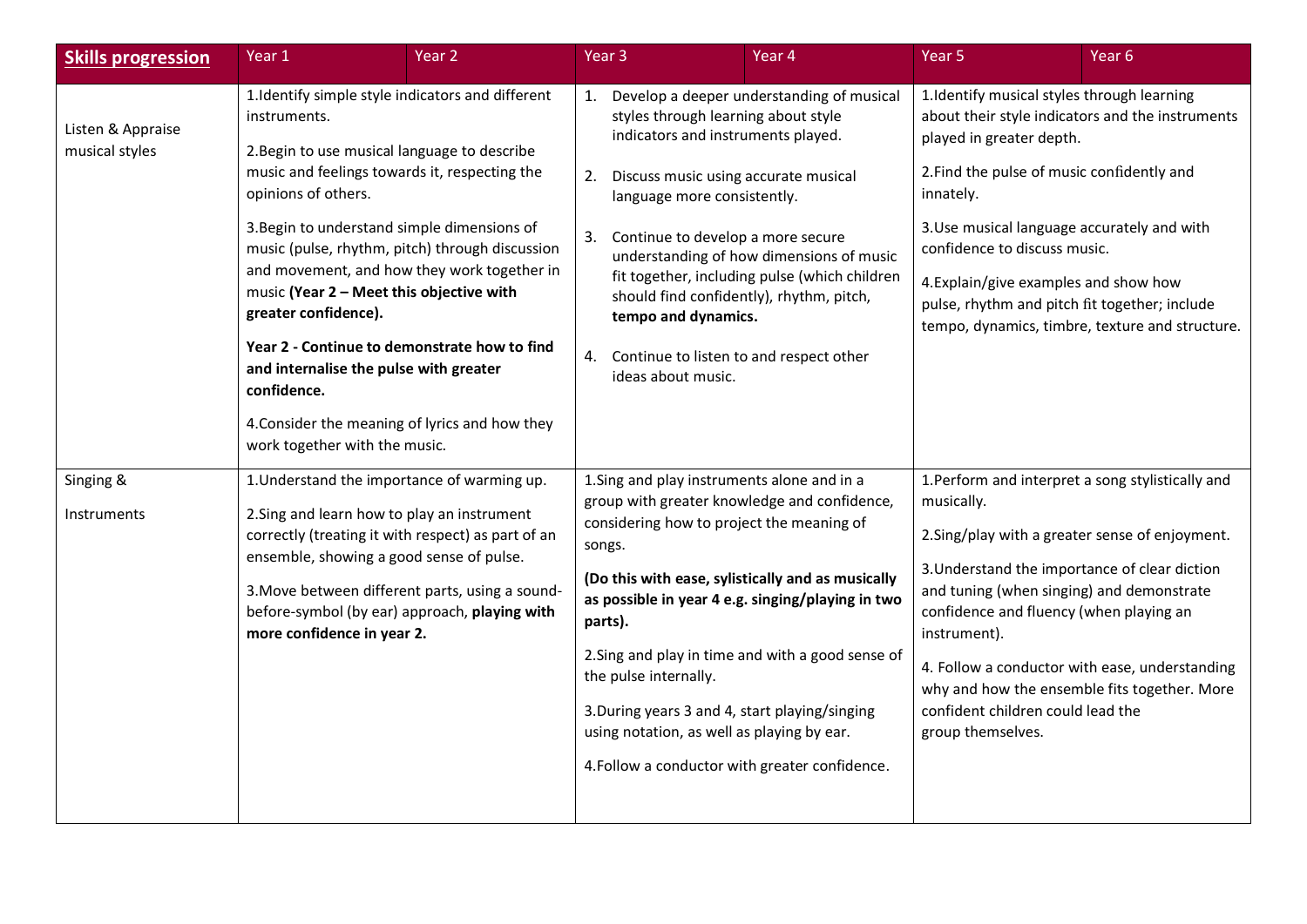|                        | Compose with 1, 2 (progress to 3) notes.<br>1.<br>Show simple understanding of dynamics,<br>2.<br>pitch (and tempo - Yr 2) in composition. | Compose more complex melodies (4 notes).<br>Show more secure understanding of the<br>2.<br>interrelated dimensions of music. | 1. Compose more complex melodies (progress<br>to 5 notes) and lead others.                 |
|------------------------|--------------------------------------------------------------------------------------------------------------------------------------------|------------------------------------------------------------------------------------------------------------------------------|--------------------------------------------------------------------------------------------|
| Composition            | Record compositions through pictorial<br>3.                                                                                                | Recognise the link between shape of a<br>3.                                                                                  | 2. Use voice, sounds, technology and                                                       |
|                        | notation and video.                                                                                                                        | written melody and pitch in a way it will be                                                                                 | instruments in creative ways to compose,                                                   |
|                        | Link shape and pitch (high/low) e.g. using<br>4.                                                                                           | remembered (progress to notating                                                                                             | notate and record.                                                                         |
|                        | pictorial/written notations.                                                                                                               | composition on a stave).                                                                                                     | 3. Musically demonstrate understanding and<br>use of the interrelated dimensions of music. |
|                        |                                                                                                                                            |                                                                                                                              | 4. Explain musically an awareness between                                                  |
|                        |                                                                                                                                            |                                                                                                                              | shape and pitch, using stave notations e.g.                                                |
| How to notate          | Draw composition in the air/with chalk to show                                                                                             | Write down composition showing different                                                                                     | Show different note values (durations) on a                                                |
| compositions           | pitch/tempo.                                                                                                                               | note values :                                                                                                                | stave.                                                                                     |
| (rhythms/melodies)     | Draw musical map (score) of composition                                                                                                    | $4 \cup 7 \cup$                                                                                                              |                                                                                            |
|                        | showing changing pitch, duration and tempo:                                                                                                | $\gamma$ $\downarrow$ $\downarrow$ $\downarrow$                                                                              |                                                                                            |
| Notate compositions    |                                                                                                                                            |                                                                                                                              |                                                                                            |
| creatively using       |                                                                                                                                            |                                                                                                                              |                                                                                            |
| technology e.g. Purple |                                                                                                                                            |                                                                                                                              | Progression to accurate musical notation :                                                 |
| Mash,                  |                                                                                                                                            |                                                                                                                              |                                                                                            |
| Garage Band            |                                                                                                                                            | Show note names (not values) on stave.                                                                                       | Duration of notes are shown with correct<br>a)                                             |
|                        | Rhythm grids/sequencing shapes or symbols to                                                                                               |                                                                                                                              | note values.                                                                               |
|                        | show note values/duration :                                                                                                                |                                                                                                                              | Notes are positioned correctly on a stave<br>b)<br>(representing the note letter).         |
|                        |                                                                                                                                            |                                                                                                                              | Show different pitches on a stave (linking<br>C)<br>shape of melody to pitch):             |
|                        |                                                                                                                                            |                                                                                                                              |                                                                                            |
|                        |                                                                                                                                            |                                                                                                                              |                                                                                            |
|                        | . . <u>.</u> 1<br>$\bullet$                                                                                                                |                                                                                                                              |                                                                                            |
| Improvisation          | Understand that improvising involves<br>1.                                                                                                 | Improvise with greater confidence, creating and                                                                              | Continue to create increasingly complex                                                    |
|                        | making up your own tune (or rhythm) using                                                                                                  | performing simple rhythms, which lead to                                                                                     | rhythms (using 3 notes)/melodies on an                                                     |
|                        | one or two notes/ singing.                                                                                                                 | melodies, on an instrument and/or voice.                                                                                     | instrument and/or voice, performing these with                                             |
|                        | Improvise by creating simple rhythms and<br>2.                                                                                             |                                                                                                                              | confidence and understanding in a group.                                                   |
|                        | melodies using your voice/ an instrument.                                                                                                  |                                                                                                                              |                                                                                            |